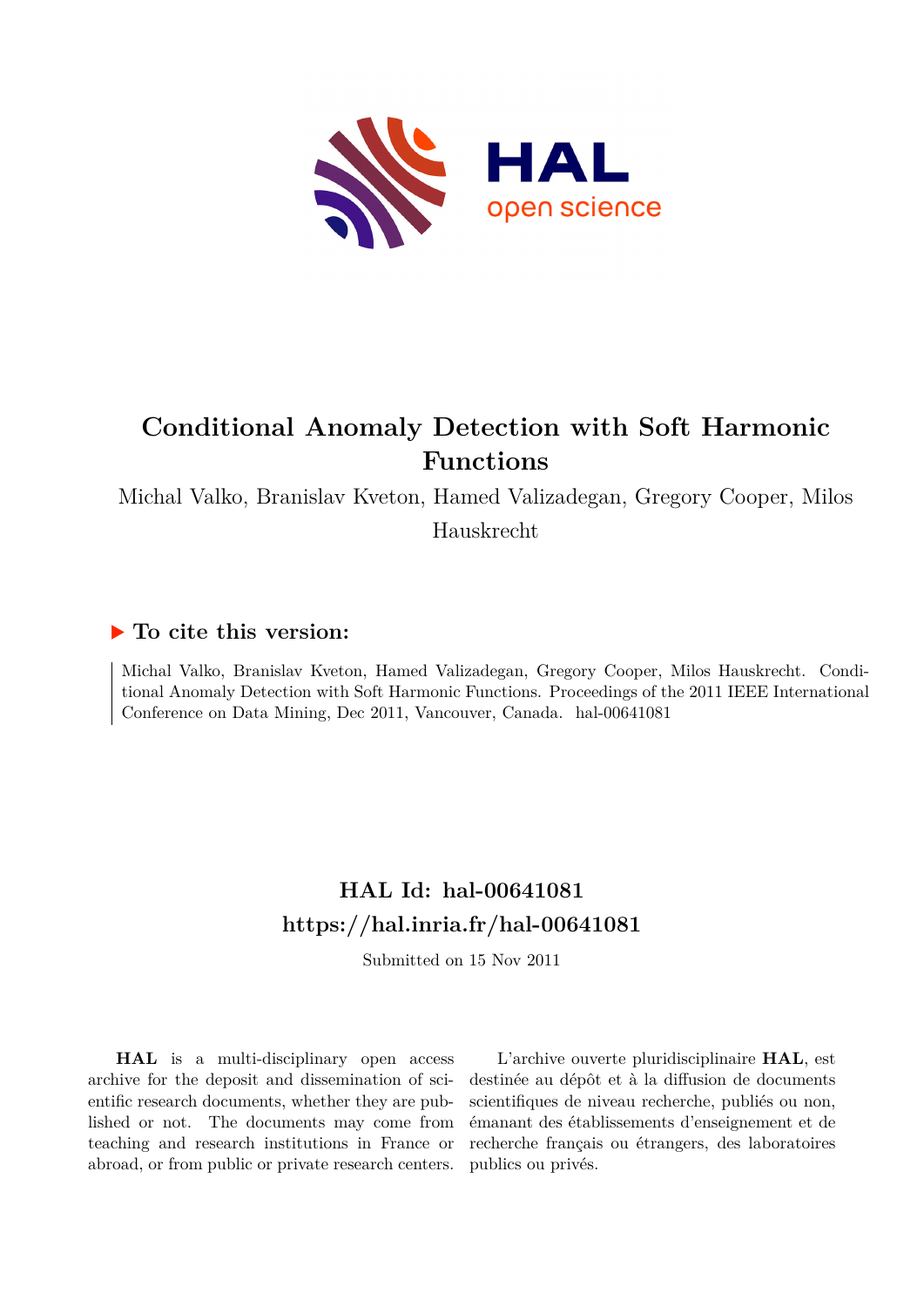# Conditional Anomaly Detection with Soft Harmonic Functions

Michal Valko<sup>∗0</sup>, Branislav Kveton<sup>†</sup>, Hamed Valizadegan<sup>‡</sup>, Gregory F. Cooper<sup>§</sup> and Milos Hauskrecht¶

∗ *INRIA Lille - Nord Europe, SequeL project, 40 avenue Halley, Villeneuve d'Ascq, France, e-mail: michal.valko@inria.fr*

†*Technicolor Labs, Palo Alto, California, USA, e-mail: branislav.kveton@technicolor.com*

‡*Computer Science Department, University of Pittsburgh, Pennsylvania, USA, e-mail: hamed@cs.pitt.edu*

§*Department of Biomedical Informatics, University of Pittsburgh, Pennsylvania, USA, e-mail: gfc@pitt.edu*

¶*Computer Science Department, University of Pittsburgh, Pennsylvania, USA, e-mail: milos@pitt.edu*

*Abstract*—In this paper, we consider the problem of conditional anomaly detection that aims to identify data instances with an unusual response or a class label. We develop a new non-parametric approach for conditional anomaly detection based on the soft harmonic solution, with which we estimate the confidence of the label to detect anomalous mislabeling. We further regularize the solution to avoid the detection of isolated examples and examples on the boundary of the distribution support. We demonstrate the efficacy of the proposed method on several synthetic and UCI ML datasets in detecting unusual labels when compared to several baseline approaches. We also evaluate the performance of our method on a real-world electronic health record dataset where we seek to identify unusual patient-management decisions.

*Keywords*-conditional anomaly detection, outlier and anomaly detection, graph methods, harmonic solution, backbone graph, random walks, health care informatics

## I. INTRODUCTION

Anomaly detection is the task of finding unusual elements in a set of observations. Most existing anomaly detection methods in data analysis are unconditional and look for outliers with respect to all data attributes [1], [2]. Conditional anomaly detection (CAD) [3], [4], [5] is the problem of detecting unusual values for a subset of variables given the values of the remaining variables. In other words, one set of variables defines the context in which the other set is examined for anomalous values.

CAD can be extremely useful for detecting unusual behaviors, outcomes, or unusual attribute pairings in many domains [6]. Examples of such problems are the detection of unusual actions or outcomes in medicine [4], [5], [7], investments [8], law [9], social networks [10], politics [11] and other fields [6]. In all these domains, the outcome strongly depends on the context (patient conditions, economy and market, case circumstances, etc.), hence the outcome is unusual only if it is compared to the examples with the same context.

In this work, we study a special case of CAD that tries to identify the unusual values for just one target variable given the values of the remaining variables (attributes). The target variable is assumed to take on a finite set of values which we also refer to as labels, because of its similarity to the classification problems.

In general, the concept of anomaly in data in the existing literature is somewhat ambiguous and several definitions have been proposed in the past [1], [2]. Typically, an example is considered anomalous when it is not expected from some underlying model. For the practical purposes of this paper, we define the conditional anomaly detection as follows:

**Problem statement**  $(\star)$ : Given a set of *n* past examples  $(\mathbf{x}_i, y_i)_{i=1}^n$  (with possible label noise), identify and rank instances  $i$  in recent  $m$  examples  $(\mathbf{x}_i, y_i)_{i=n+1}^{n+m}$  that are unusual.

In this statement, we do not assume that the labels  $\{y_i\}_{i=1}^n$ are perfect; they may also be subject to the label noise.

In order to assess the anomalousness of an example, we typically output an anomaly score. One way to define the score is to use a probabilistic model  $M$  and calculate the anomaly score as the probability of a different label:  $P(y \neq y_i | \mathbf{x}_i, M)$ . However, the probabilistic model M is not known in advance and must be estimated from available data. This may lead to two major complications that are illustrated in Figure 1: First, an instance may be far from the past observed data points. Because of the lack of the support for alternative responses, it is difficult to assess the anomalousness of these instances. We refer to these instances as *isolated points*. Second, the examples on the boundary of the class distribution support may look anomalous due to their low likelihood. These boundary examples are also known as *fringe points* [12].

One approach to the CAD task is to construct a classification model on the past data  $(\mathbf{x}_i, y_i)_{i=1}^n$  and apply it to  $(\mathbf{x}_i, y_i)_{i=n+1}^{n+m}$  to check if the assigned labels  $(y_i)_{i=n+1}^{\overline{n+m}}$ are correct. However, in that way we would disregard the labels  $(y_i)_{i=n+1}^{n+m}$  which are available and can be utilized to improve the performance of the CAD task by leveraging the interaction between the labels of past examples and the new observed examples.

Because the underlying conditional distribution of the data is unknown, a non-parametric approach that looks for the

 $<sup>0</sup>$ The research work presented in this paper was done when Michal Valko</sup> was a PhD student at the University of Pittsburgh and was supported by funds from NIH awarded to University of Pittsburgh.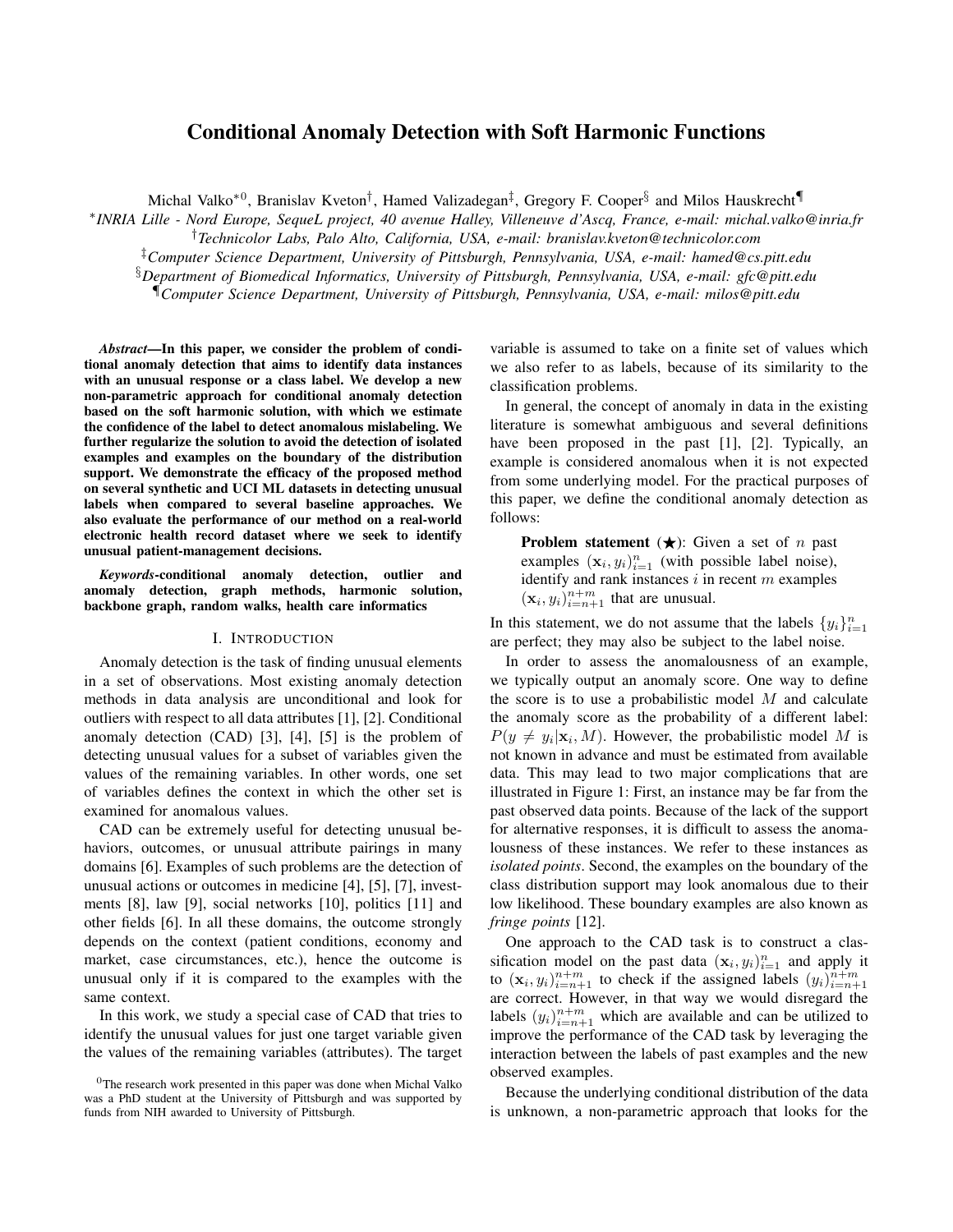

Figure 1. Challenges for CAD — the squares and the plus signs represent the examples from the two different classes: 1) Fringe points are the examples on the boundary of the class distribution support 2) Isolated points are the examples far from the majority but not within a different class.

label consistency of the instances on their neighborhood (e.g.,  $k$ -nearest neighbor or  $k$ -NN) can be very useful [12]. One problem with relying on models such as  $k$ -NN is that they fail to detect clusters of anomalous instances.

In this paper, we develop and present a new nonparametric method to tackle CAD and its challenges. Our method relies on the similarity graph of instances and attempts to assess whether the response to an input variable agrees with responses of data points in its neighborhood using propagation of labeling information through the graph. Our method differs from typical local neighborhood methods in two important aspects. First, it respects the structure of the manifold and accounts for more complex interactions in the data. Second, it solves the problem of isolated and fringe points by decreasing the confidence in predicting an opposite label for such points through regularization.

Similar to other graph-based approaches for propagation of information (e.g., semi-supervised learning), the solution to our approach demands the computation of the inverse of the similarity matrix that can be challenging for large number of instances. We address this problem by proposing a method for building a smaller backbone graph that approximates the original graph.

In summary, the main contributions of this paper are:

- We introduce a label propagation approach on the data similarity graph for conditional anomaly detection to estimate the confidence of the labels.
- We propose a specific regularization that avoids unconditional outliers and fringe points (Figure 1).
- We present a compact computation of unconstrained regularization to account for the approximate backbone graph with different node weights.
- We propose a scaling approach that adjusts for multitask predictions and makes anomaly scores comparable.
- We verify the efficacy of the proposed algorithm on some synthetic datasets, several UCI datasets and

a challenging real-world dataset of patients' health records.

In the following, we first review the related work in Section II-A, and label propagation on the data similarity graph in Section II-C. In Section III-A, we adopt the label propagation on the data similarity graph for CAD problem and propose a regularization that addresses the isolated and fringe points problems. Next, in Section III-B, we show how to create a smaller backbone graph to deal with more than a few thousand examples. We report the results of our approach on the synthetic datasets, UCI ML datasets, and a real-world medical dataset in Section IV.

#### II. BACKGROUND

# *A. Related work*

While traditional anomaly detection has been studied for a long time [1], [2], the methods for CAD are relatively new and the research in this area is only emerging [3], [4], [13]. Typically, the existing CAD methods adopt and use classification methods, such as generative models [4], [13], [14], or max-margin classifiers [5], [7]. In Section IV, we compare our method to these approaches.

The work on CAD, when the target variable is restricted to discrete values only, is closely related to mislabeling detection [15] and cross-outlier detection [12]. The objective of mislabeling detection is to 1) make a yes/no decision on whether the examples are mislabeled, and 2) improve the classification accuracy by removing the mislabeled examples.

Brodley et al. [15] used different classification approaches to remove mislabeled samples including single and ensemble classifiers. Bagging and boosting are applied in [16]. Jiang et al. [17] used an ensemble of neural nets to enhance the performance of a  $k$ -NN classifier. Sanchez et al. [18] introduced several other k-NN based approaches including *depuration*, *nearest centroid neighborhood* (NCN) and *iterative* k-NCN. Finally, Valizadegan and Tan [19] introduced an objective function based on the weighted nearest neighbor approach and solved it with Newton method.

The main difference between mislabeling detection and CAD is that mislabeling detection identifies and removes the mislabeled examples in order to learn better classifiers, while CAD is interested in ranking examples according to the severity of conditional anomalies in data. This is the main reason our evaluations in Section IV measure the rankings of the cases being anomalous and not the improved classification accuracy when we remove them. Nevertheless, we do compare (Sections IV-A and IV-B) to the methods typically used in mislabeling detection.

Papadimitriou and Faloutsos [12] define cross-outliers as examples that seem normal when considering the distribution of examples from the assigned class, but are abnormal when considering the examples from the other class. For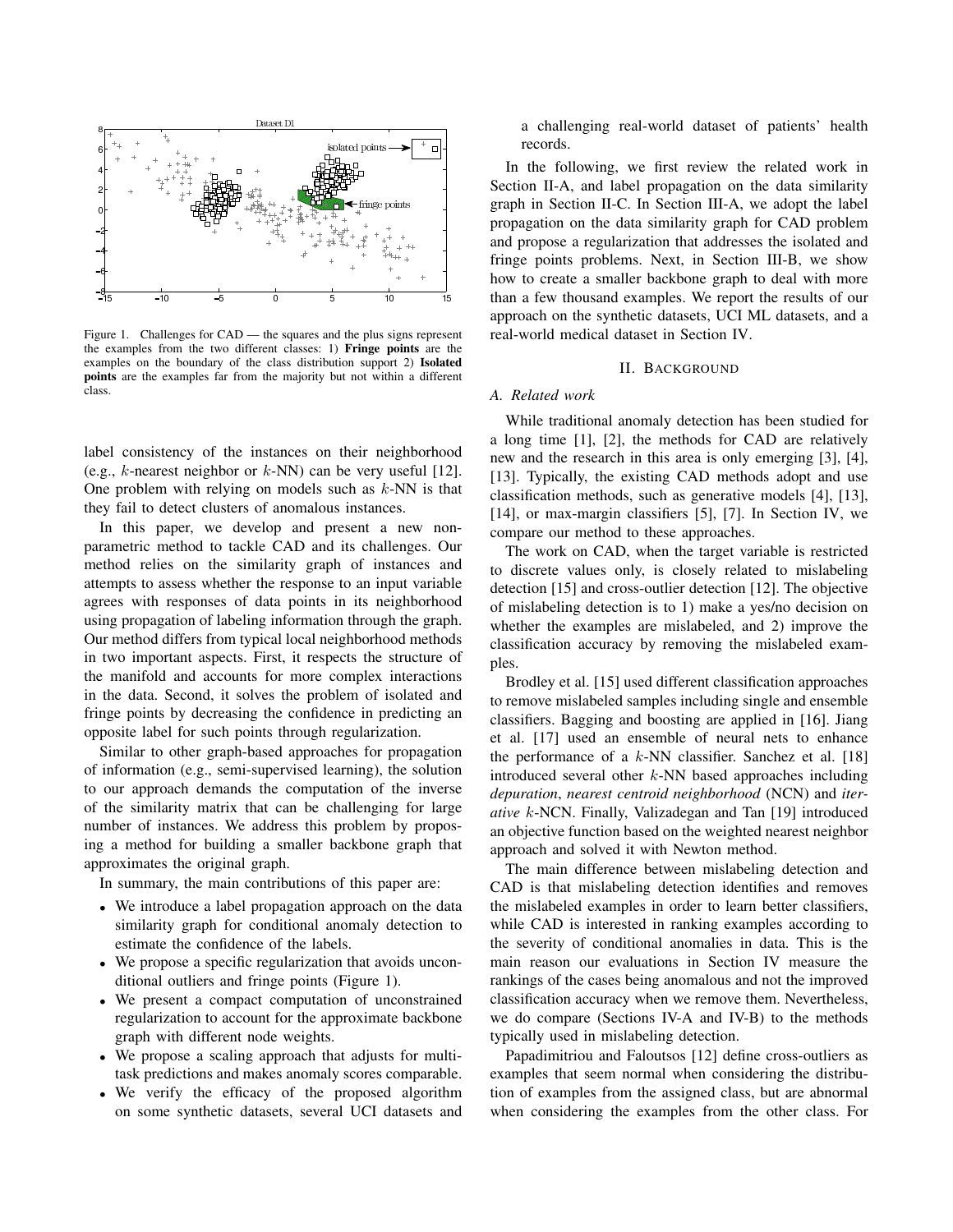each sample  $(x, y)$ , they compute two statistics based on the the similarity of x to its neighborhood from the samples belonging to class  $y$  and samples not belonging to class  $y$ . An example is considered anomalous if the first statistic is significantly smaller than the second statistic. However, their method is not very robust to fringe points (Figure 1) [12]. The conditional anomaly approach developed in this paper addresses this problem.

# *B. Notation*

We use the following notation throughout the paper. Let  $(\mathbf{x}_i, y_i)_{i=1}^{n+m}$  be the collection of n past and m recent observed examples. Without loss of generality, we limit  $y$  to binary class labels, i.e.,  $y \in \{\pm 1\}$ . Let G be the similarity graph constructed on the nodes  $\{x_i\}_{i=1}^{n+m}$  with weighted edges W. The entries  $w_{ij}$  of W encode the pairwise similarities between  $x_i$  and  $x_j$ . We denote by  $\mathcal{L}(W)$  the unnormalized graph Laplacian defined as  $\mathcal{L}(W) = D - W$ where  $D$  is a diagonal matrix whose entries are given by  $d_{ii} = \sum_j w_{ij}.$ 

# *C. Label Propagation*

Label propagation on the graph is widely used for semisupervised learning (SSL). The general idea is to assume the consistency of labels among the data which are 1) close to each other and 2) lie on some structure (a manifold or a cluster). The two examples are the *consistency method* of Zhou et al. [20] and the *harmonic solution* of Zhu et al. [21]. The inference of the labels by the approach of Zhu et al. [21] can be interpreted as a random walk on  $G$  with the transition matrix  $P = D^{-1}W$ . The harmonic solution satisfies the *harmonic* property  $\ell_i = \frac{1}{d_{ii}} \sum_{j \sim i} w_{ij} \ell_j$ .<sup>1</sup>

Harmonic solution and consistency method are the instances of a bigger class of the optimization problems called the unconstrained regularization [22]. In the transductive setting, the unconstrained regularization searches for soft (continuous) label assignment such that it maximizes fit to the labeled data and penalizes for not following the manifold structure:

$$
\boldsymbol{\ell}^* = \min_{\boldsymbol{\ell} \in \mathbb{R}^n} (\boldsymbol{\ell} - \mathbf{y})^{\mathsf{T}} C (\boldsymbol{\ell} - \mathbf{y}) + \boldsymbol{\ell}^{\mathsf{T}} K \boldsymbol{\ell}, \tag{1}
$$

where  $K$  is a symmetric regularization matrix and  $C$  is a symmetric matrix of empirical weights. C is usually diagonal and the diagonal entries often equal to some fixed constant  $c_l$  for the labeled data and  $c_u$  for the unlabeled. In a SSL setting,  $y$  is a vector of pseudo-targets such that  $y_i$  is the label of the i-th example when the example is labeled, and  $y_i = 0$  otherwise. Many methods can be derived from (1). For example, for the (hard) harmonic solution  $K = \mathcal{L}(W)$ ,  $c_l = \infty$ , and  $c_u = 0$ . Consistency method has K equal to the normalized graph Laplacian  $K = I - D^{-1/2}WD^{-1/2}$  and  $c_u = c_l$  is set to a non-zero constant. The appealing property

of (1) is that its solution can be computed in closed form as follows [22]:

$$
\ell^* = (C^{-1}K + I)^{-1}y \tag{2}
$$

#### III. METHODOLOGY

In this section we show how to solve the CAD problem  $(\star)$  using label propagation on a data similarity graph and how to compute the anomaly score. In particular, we will build on the harmonic solution approach (Section II-C) and adopt it for CAD in the following ways: 1) show how to compute the confidence of mislabeling, 2) add a regularizer to address the problem of isolated and fringe points, 3) use soft constraints to account for a fully labeled setting, and 4) describe a compact computation of the solution from a quantized backbone graph.

#### *A. Conditional Anomaly Detection*

The label propagation method described in Section II-C can be applied to CAD by considering all observed data as labeled examples with no unlabeled examples. The setting for matrix  $C$  is dependent on the quality of the past observed data. If the labels of the past observed data (or any example from the recent sample) are guaranteed to be correct, we set the corresponding diagonal elements of  $C$  to a large value to make their labels fixed. Notice that specific domain techniques can be used to make sure that the collected examples from the past observed data have correct labels. In this paper, we assume that we do not have access to such prior knowledge and therefore, the observed data are also subject to label noise.

We now propose a way to compute the anomaly score from (2). The output  $\ell^*$  of (1) for the example i can be rewritten as:

$$
\ell_i^* = |\ell_i^*| \times \text{sgn}(\ell_i^*) \tag{3}
$$

SSL methods use  $sgn(\ell_i^*)$  in (3) as the predicted label for i. For an unlabeled example, when the value of  $\ell_i$  is close to  $\pm 1$ , then the labeling information that was propagated to it is more consistent. Typically, that means that the example is close to the labeled examples of the respective class. The key observation, which we exploit in this paper, is that we can interpret  $|\ell_i^*|$  as a confidence in the label. Our situation differs from SSL, as all our examples are labeled and we aim to assess the confidence of *already labeled* example. Therefore, we define the *anomaly score* as the absolute difference between the actual label  $y_i$  and the inferred soft label  $\ell_i$ :

$$
s_i = |\ell_i^* - y_i|.\tag{4}
$$

We will now address the problems illustrated in Figure 1. Recall that the isolated points are the examples that are (with respect to some metric) far from the majority of the data. Consequently, they are surrounded by few or no nearby

 $j \sim i$  denotes that j and i are neighbors in G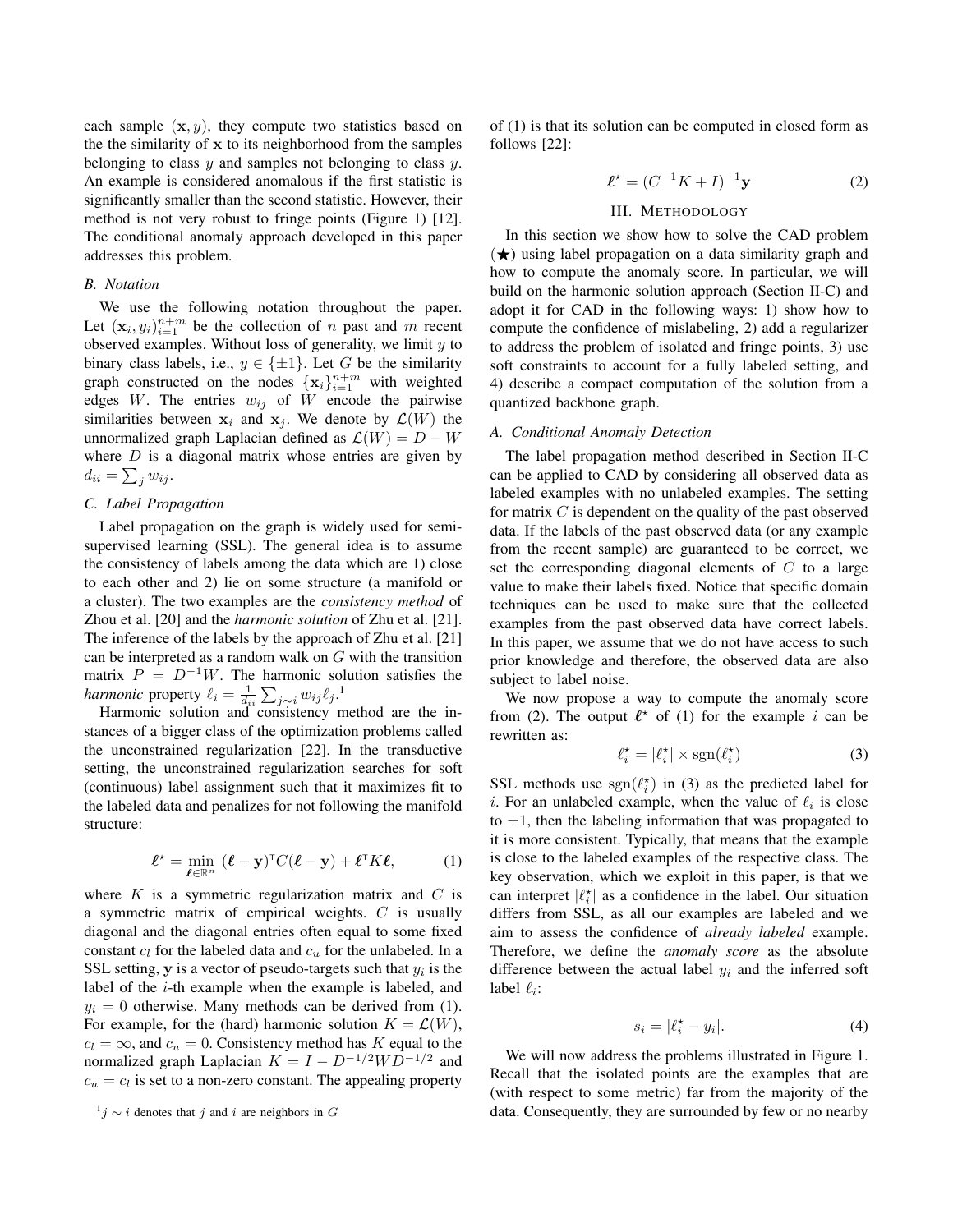points. Therefore, no matter what their label is, we do not want to report them as conditional anomalies. In other words, we want CAD methods to assign them a low anomaly score. Even when the isolated points are far from the majority data, they still can be orders of magnitudes closer to the data points with the opposite label. This can make a label propagation approach falsely confident about that example being a conditional anomaly. In the same way we do not want to assign a high anomaly score to fringe points just because they lie on a distribution boundary. To tackle these problems we set  $K = \mathcal{L}(W) + \gamma_a I$ , where we diagonally regularize the graph Laplacian. Intuitively, such a regularization lowers the confidence value  $|\ell^*|$  of all examples; however it reduces the confidence score of far outlier points relatively more. To see this, notice (Section IV-C) that the similarity weight metric is an exponentially decreasing function of the Euclidean distance. In other words, such a regularization can be interpreted as a label propagation on the graph with an extra sink. The sink is an extra node in G with label 0 and every other node connected to it with the same small weight  $\gamma_g$ . The edge weight of  $\gamma_g$  affects the isolated points more than other points because their connections to other nodes are small.

In the fully labeled setting, the *hard* harmonic solution degenerates to the weighted  $k$ -NN. In particular, the hard constraints of the harmonic solution do not allow the labels spread beyond other labeled examples. However, despite the fully labeled case, we still want to take the advantage of the manifold structure. To alleviate this problem we allow labels to spread on the graph by using soft constraints in the unconstrained regularization problem (1). In particular, instead of  $c_l = \infty$  we set  $c_l$  to a finite constant and we also set  $C = c_l I$ . With such a setting of K and C, we can solve  $(1)$  using  $(2)$  to get:

$$
\ell^* = \left( \left( c_l I \right)^{-1} \left( \mathcal{L}(W) + \gamma_g \right) + I \right)^{-1} \mathbf{y} \tag{5}
$$

$$
= \left( c_l^{-1} \mathcal{L}(W) + \left( 1 + \frac{\gamma_g}{c_l} \right) I \right)^{-1} \mathbf{y}.
$$
 (6)

To avoid computation of the inverse,<sup>2</sup> we calculate (6) using the following system of linear equations:

$$
\left(c_l^{-1}\mathcal{L}(W) + \left(1 + \frac{\gamma_g}{c_l}\right)I\right)\ell^* = \mathbf{y} \tag{7}
$$

We then plug the output of  $(7)$  into  $(4)$  to get the anomaly score. We will refer to this score as the SoftHAD score. Intuitively, when the confidence is high but  $sign(\ell_i^*) \neq y_i$ , we will consider the label  $y_i$  of the case  $(\mathbf{x}_i, y_i)$  conditionally anomalous.

# *B. Backbone Graph*

The computation of the system of linear equations (7) scales with complexity<sup>3</sup>  $O(n^3)$ . This is not feasible for a graph with more than several thousand nodes. To address the problem, we use *data quantization* [23] and sample a set of nodes from the training data to create  $G$ . We then substitute the nodes in the graph with a smaller set of  $k \ll n$  distinct centroids which results in  $O(k^3)$  computation.

We improve the approximation of the original graph with the backbone graph, by assigning different weights to the centroids. We do it by computing the multiplicities (i.e., how many nodes each centroid represents). In the following we will describe how to modify (7) to allow for the computation with multiplicities.

Let V be the diagonal matrix of multiplicities with  $v_{ii}$ being the number of nodes that centroid  $x_i$  represents. We will set the multiplicities according to the empirical prior. Let  $W<sup>V</sup>$  be the compact representation of the matrix W on G, where each node  $x_i$  is replicated  $v_{ii}$  times. Let  $L^V$  and  $K^V$  be the graph Laplacian and regularized graph Laplacian of  $W^V$ . Finally, let  $C^V$  be the C in (1) with the adjustment for the multiplicities.  $C<sup>V</sup>$  accounts for the fact that we care about "fitting" to train data according to the train data multiplicities. Then:

$$
W^{V} = VWV
$$
  
\n
$$
L^{V} = \mathcal{L}(W^{V})
$$
  
\n
$$
K^{V} = L^{V} + \gamma_{g}V
$$
  
\n
$$
C^{V} = V^{1/2}CV^{1/2}
$$

The unconstrained regularization (1) now becomes:

$$
\boldsymbol{\ell}^{V\star} = \min_{\boldsymbol{\ell} \in \mathbb{R}^n} \ (\boldsymbol{\ell} - \mathbf{y})^{\mathsf{T}} C^V (\boldsymbol{\ell} - \mathbf{y}) + \boldsymbol{\ell}^{\mathsf{T}} K^V \boldsymbol{\ell} \tag{8}
$$

and subsequently (6) becomes:

$$
\ell^{V*} = ((C^V)^{-1} K^V + I)^{-1} \mathbf{y}
$$
  
=  $(V^{-1/2} C^{-1} V^{-1/2} (L^V + \gamma_g V) + I)^{-1} \mathbf{y}$   
=  $((c_l V)^{-1} (L^V + \gamma_g V) + I)^{-1} \mathbf{y}$   
=  $(1/c_l V^{-1} L^V + c_l \gamma_g + I)^{-1} \mathbf{y}$ 

With these adjustments the anomaly score that accounts for the multiplicities is equal to  $|\ell^{V*} - y|$ .

<sup>&</sup>lt;sup>2</sup> due to numerical instability

<sup>&</sup>lt;sup>3</sup>The complexity can be further improved to  $O(n_u^{2.376})$  with the Coppersmith-Winograd algorithm.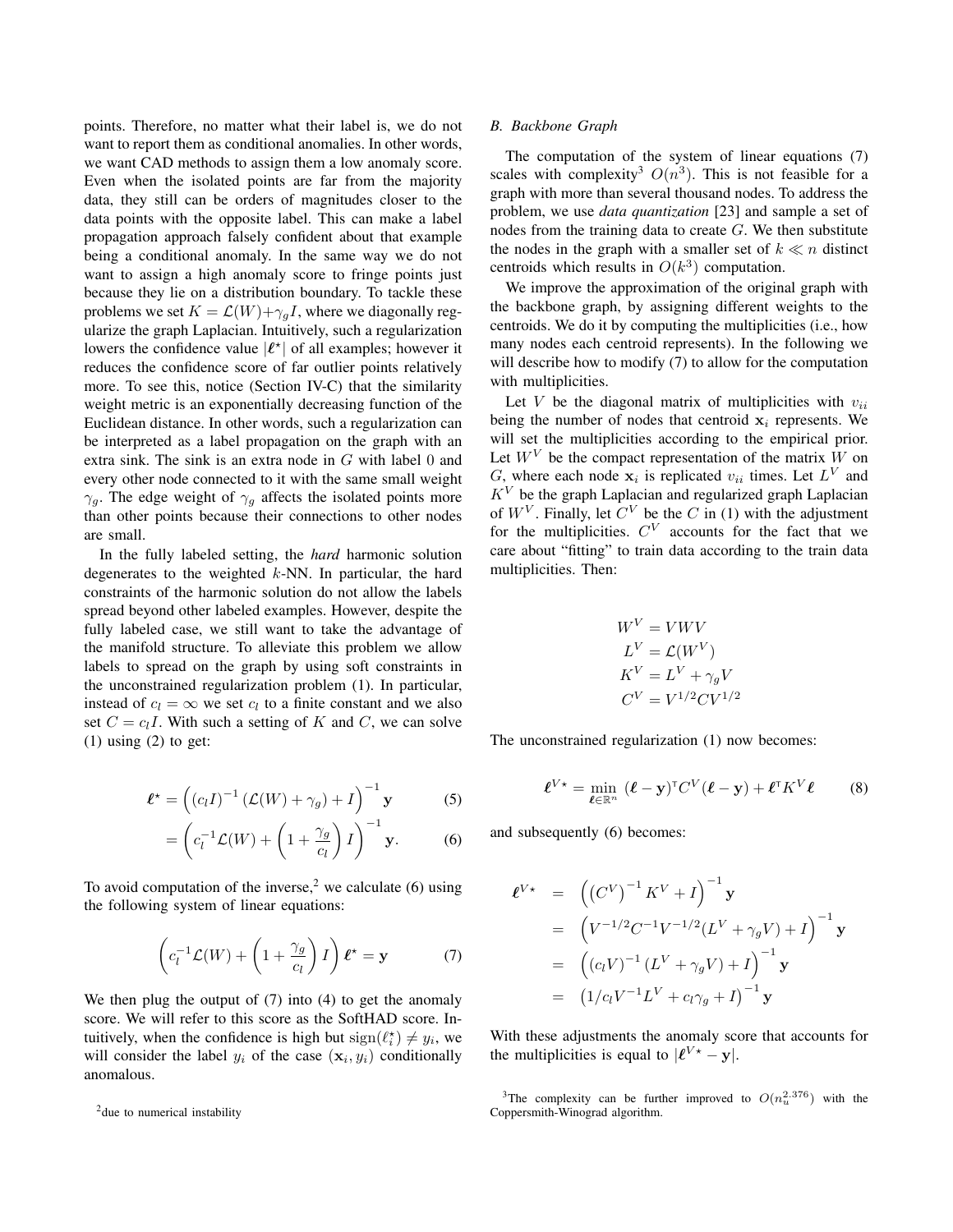

Figure 2. Synthetic Data. Top: A sample of datasets D1, D2, and D3. Bottom: Synthetic datasets after changing the labels of 3% of the examples.

# IV. EXPERIMENTS

To evaluate the performance of our SoftHAD method, we compare it to the following baselines:

- 1-class SVM approach in which we cover each class by a separate 1-class SVM [24] with RBF kernel and the anomaly score equals to the distance of the example from the learned boundary of its own class. This method is an example of the traditional anomaly detection method adopted for CAD.
- Quadratic discriminant analysis (QDA) model [25], where we model each class by a multivariate Gaussian, and the anomaly score is the class posterior of the opposite class.
- SVM classification model [26] with RBF kernel where we consider an example anomalous if it falls far on the opposite side of the decision boundary. This method is an example of the classification method adopted for CAD and was used by Valko et al. [5].
- Weighted  $k$ -NN approach [25] that uses the same weight metric W as SoftHAD, but relies only on the labels in the local neighborhood and does not account for the manifold structure.

# *A. Synthetic data*

The evaluation of a CAD is a very challenging task when the true model is not known. Therefore, we first evaluate and compare the results of different CAD methods on three synthetic datasets (D1, D2, and D3) with known underlying models that let us compute the true anomaly scores.

We show the three datasets we used in our experiments in Figure 2. All datasets are modeled as the mixtures of multivariate Gaussians and the class densities we used to generate these datasets vary in locations, shapes and mutual overlaps. Dataset D1 is similar to XOR type of data with one of the classes modeled by a single elongated Gaussian. In D2, the classes overlap and the form of D3 is close to the concentric circles but the clusters are non-overlapping. For each dataset, we sampled 500 examples from the class  $+1$ and 500 examples from the class −1 for the training set and the same number of the examples for the testing set. For each experiment we sample the datasets 100 times. After the sampling, we randomly switch the class labels for three percent of examples for both training and testing set.

We then calculate the true anomaly score as

$$
P(y \neq y_i | \mathbf{x}_i) = 1 - P(y = y_i | \mathbf{x}_i),
$$

reflecting how anomalous the label of the example is with respect to the true model. Each of the methods outputs a score which orders the examples according to the belief of the anomalous labeling. For each of the CAD methods, we assess how much this ordering is consistent with the ordering of the true anomaly score. We did it by counting the number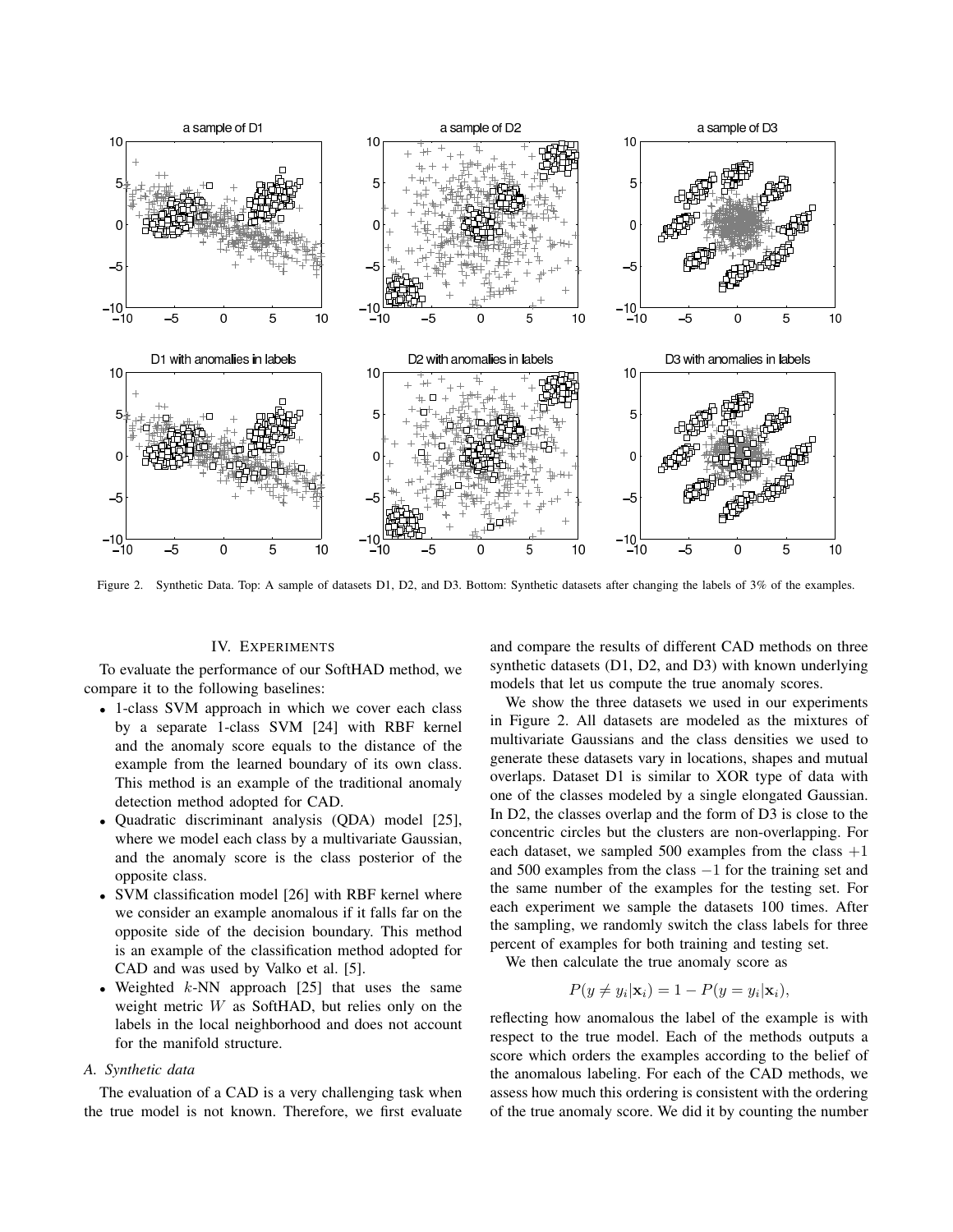of swapped pairs between the true and predicted ordering which is equivalent to the Wilcoxon score or AUC score.<sup>4</sup> The less number of swapped pairs, the higher the agreement score.

Table I compares the agreement scores (or equivalently, the AUCs) of the experiment for all methods. The results demonstrate that our method outperforms all other baselines and comes closest to the order induced by the true model. We also evaluated the linear versions of SVM and 1-class SVM, but the results were inferior to the ones with the RBF kernel.

|             | Dataset D1       | Dataset D <sub>2</sub> | Dataset D3       |
|-------------|------------------|------------------------|------------------|
| <i>ODA</i>  | 73.4% (2.4)      | 48.0\% $(1.4)$         | 54.5% (1.2)      |
| <b>SVM</b>  | 59.8% (4.8)      | 58.8% (5.7)            | $50.8\%$ (2.2)   |
| 1-class SVM | $50.7\%$ $(1.3)$ | $52.3\%$ $(1.2)$       | 59.4% (1.6)      |
| $wk$ –NN    | $66.6\%$ (1.4)   | $64.6\%$ $(1.3)$       | $60.5\%$ $(1.5)$ |
| SoftHAD     | $81.3\%$ (1.8)   | $82.4\%$ (1.6)         | $63.0\%$ $(2.9)$ |

Table I MEAN ANOMALY AGREEMENT SCORE AND VARIANCE (OVER 100 RUNS) FOR CAD METHODS ON THE 3 SYNTHETIC DATASETS.

Figure 3 shows the top 5 anomalies identified by each method on D3. We see that only the soft harmonic method was able to identify the top conditional anomalies, which correspond to the examples with switched labels in the middle region that carries a lot of counter-support and hence leads to the highest anomaly score.

### *B. UCI ML Datasets*

We also evaluated our method on the three UCI ML datasets [27], for which an ordinal response variable was available to calculate the true anomaly score. In particular, we selected 1) *Wine Quality* dataset with the response variable *quality* 2) *Housing* dataset with the response variable *median value of owner-occupied homes* and 3) *Auto MPG* dataset with the response variable *miles per gallon*. In each of the dataset we scaled the response variable  $y_r$  to the  $[-1, +1]$  interval and set the class label as  $y := y_r \geq 0$ . As with the synthetic datasets, we randomly switched the class labels for three percent of examples. The true anomaly score was computed as the absolute difference between the original response variable  $y_r$  and the (possibly switched) label. Table II compares the agreement scores to the true score for all methods on (2/3, 1/3) train-test split. Again, we see that SoftHAD either performed the best or was close to the best method.

# *C. Medical data*

In this experiment, we evaluated our method on the problem of detecting unusual patient-management actions [7].

|                | <b>Wine Quality</b> | Housing          | <b>Auto MPG</b>  |
|----------------|---------------------|------------------|------------------|
| ODA            | $75.1\%$ (1.3)      | $56.7\%$ $(1.5)$ | $65.9\%$ (2.9)   |
| <b>SVM</b>     | 75.0% (9.3)         | 58.5% (4.4)      | $37.1\%$ (8.6)   |
| 1-class SVM    | 44.2% (1.9)         | $27.2\%$ (0.5)   | $50.1\%$ (3.5)   |
| $wk$ -NN       | $67.6\%$ $(1.4)$    | 44.4% (2.0)      | $61.4\%$ (2.3)   |
| <i>SoftHAD</i> | $74.5\%$ $(1.5)$    | $71.3\%$ (3.2)   | $72.6\%$ $(1.7)$ |

Table II MEAN ANOMALY AGREEMENT SCORE AND VARIANCE (OVER 100 RUNS) FOR CAD METHODS ON THE 3 UCI ML DATASETS.

We asked a panel of clinical experts to judge the outputs of the CAD methods for the clinical relevance.

*1) Data:* We used the data extracted from electronic health records (EHRs) of 4,486 patients as described in [7]. The patients were divided into a train set (2646 patients) and a test set (1840 patients). Patient records were segmented in time (every day of a patient's visit at 8:00am) to obtain 51,492 patient-state instances, such that 30,828 were train and 20,664 test instances. The data in EHRs for these instances were then converted into 9,282 features – a vector representation of the patient state. For every patient-state instance we had 749 decision labels (or tasks) which were possible lab-order and medication decisions with true/false values, reflecting whether a particular lab was ordered or a particular medication was given within a 24-hour period.

*2) Evaluation:* We evaluated our CAD method on 222 patient-instance/action pairs. We selected these 222 cases such that they represented a wide range of low, medium and high anomaly scores according to the baseline SVM method [5], [7]. Each instance/action pair was evaluated by three different clinical experts determining whether the action is anomalous and whether this anomaly is clinically relevant. To assess the example, we used the majority rule (two out of three experts). We then evaluated the quality of CAD methods using the area under the ROC (AUC) metric. We compared SoftHAD method to the three baselines 1) weighted  $k-NN$  on the same graph 2) SVM with RBF kernel 3) 1-class SVM with RBF kernel described at the beginning of this section.

*3) Parameters for the graph-based algorithms:* To construct  $G$ , we computed the similarity weights as:

$$
w_{ij} = \exp\left[-\left(||\mathbf{x}_i - \mathbf{x}_j||_{2,\psi}^2\right) / \sigma^2\right]
$$

,

where  $\psi$  is a weighing of the features and  $\sigma$  is a length scale parameter. The reason for the different feature weights is the high dimensionality of the data. Without any feature scaling, a distance based on 9K features would make any two points almost equidistant and thus meaningless. Therefore, we weighted the features based on their discriminative power according to the univariate Wilcoxon score [28]. Next,  $\sigma$ is chosen so that the graph is reasonably sparse [29]. We followed [19] and chose  $\sigma$  as 10% of the empirical variance

<sup>4</sup>AUC commonly used for classification is a special case with the true score being  $\pm 1$ .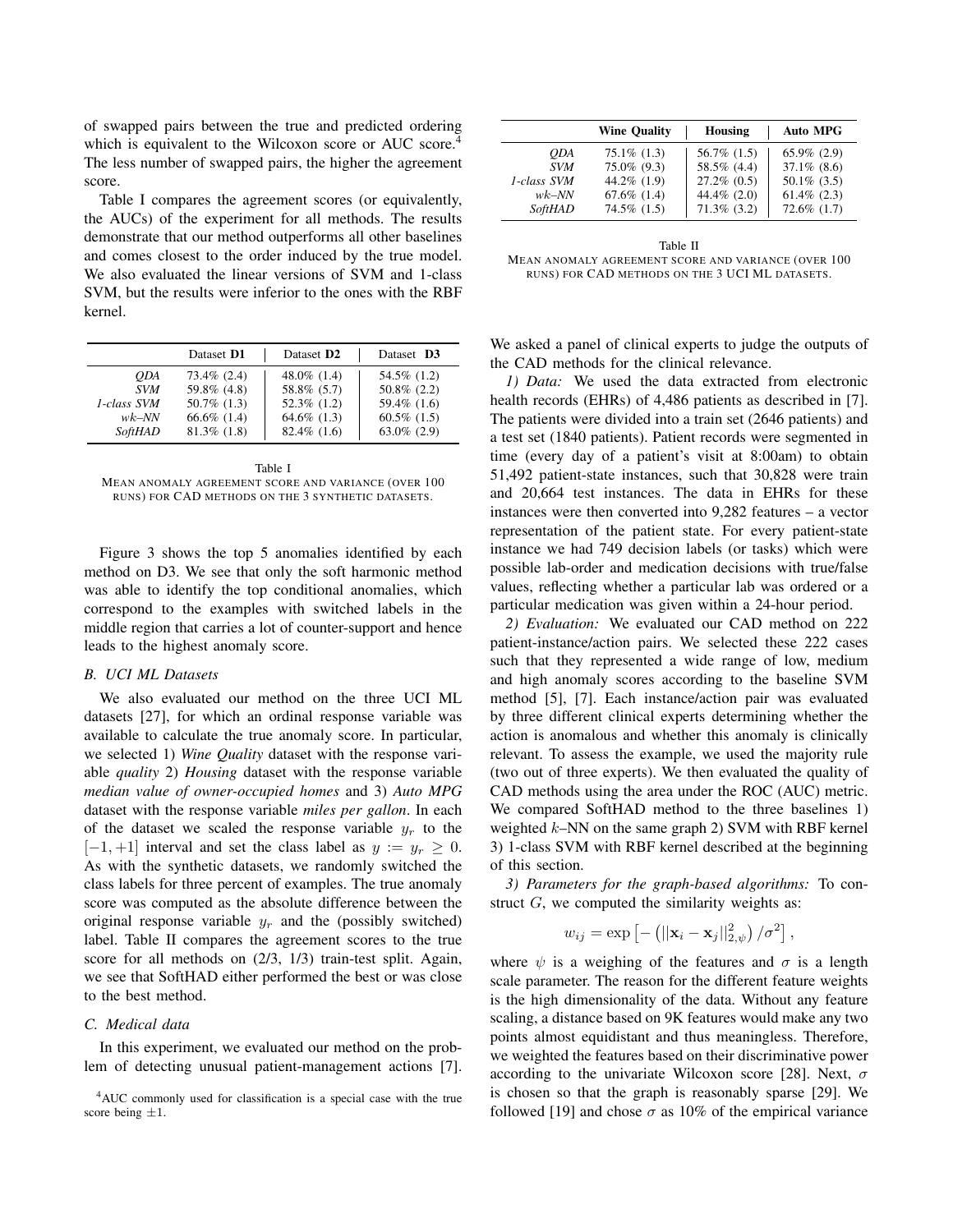

Figure 3. Black dots depict the top five conditional anomalies based on the score for each of the methods on D3. The top five conditional anomalies according to the true model are in the middle (top left).

of the Euclidean distances. Based on the experiments, our algorithm is not sensitive to the small perturbations of  $\sigma$ ; what is important is that the graph does not become disconnected by having all edges of several nodes with weights close to zero. For each label, we sampled an equal number of positive and negative instances to construct a k-NN graph. We set  $k = 75$ ,  $c_l = 1$  and varied  $\gamma_q$  and the graph size.

*4) Scaling for multi-task anomaly detection:* So far, we have described CAD only for a single task (anomaly in a single label). In this dataset, we have 749 binary tasks (or labels) that correspond to 749 different possible orders of lab tests or medications. In our experiments, we compute the CAD score for each task independently. Figure 4 shows the CAD scores for two of them. CAD scores close to 1 indicate that the order should be done, while the scores close to 0 indicate the opposite. The ranges for the anomaly scores can vary among the different labels/tasks, as one can notice in Figure 4. However, we want to output an anomaly score which is comparable among the different tasks/labels so we can set a unified threshold when the system is deployed in practice. To achieve this score comparability, we propose a simple approach, where we take the minimum and the maximum score obtained for the training set and scale all scores for the same task linearly so that the score after the scaling ranges from 0 to 1.

*5) Results:* In Figure 5, we fixed  $\gamma_g = 1$  and vary the number of examples we sample from the training set to construct the similarity graph, and also compare it to the weighted k–NN. The error bars show the variances over 10 runs. Notice that the both of the methods are not too sensitive to the graph size. This is due to the multiplicity



Figure 4. Histogram of anomaly scores for 2 different tasks. The scores for the top and bottom task range from 0.1 to 0.9 and from 0.25 and 0.61, respectively. The arrow in both cases points to the scores of the evaluated examples, both with negative labels. Despite the score is lower for the bottom task, we may believe that it is more anomalous because it is more extreme within the scores for the same task.

adjustment for the backbone graph (Section III-B). Since we use the same graph both for SoftHAD and weighted  $k$ –NN, we anticipate that we are able to outperform weighted  $k-$ NN due to the label propagation over the data manifold and not only within the immediate neighborhood. In Figure 6, we compare SoftHAD to the CAD using SVM with an RBF kernel for different regularization settings. We sample 200 examples to construct a graph (or train an SVM) and vary the  $\gamma_q$  regularizer (or cost c for SVM). We outperform the SVM approach over the range of regularizers. The AUC for the 1-class SVM with an RBF was consistently below 55%, so we do not show it in the figure. We also compared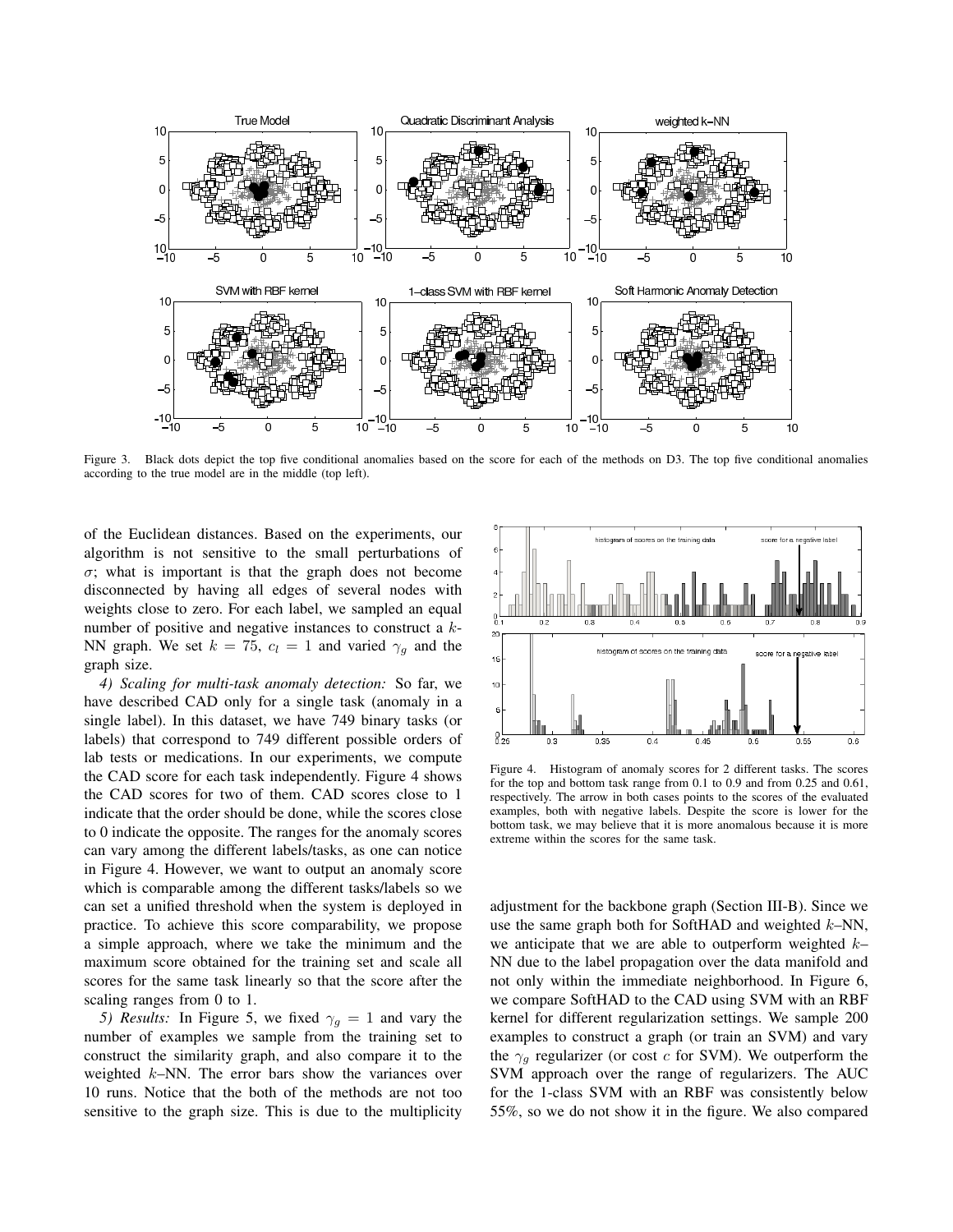

Figure 5. Medical Dataset: Varying graph size. Comparison of 1) SoftHAD and 2) weighted  $k$ -NN on the same graph.



Figure 6. Medical Dataset: Varying regularizer 1)  $\gamma_g$  for SoftHAD 2) cost c for SVM with RBF kernel.

the two methods with scaling adjustment for this multi-task problem (Figure 6). The scaling of anomaly scores improved the performance of both methods and makes the methods less sensitive to the regularization settings.

# V. CONCLUSION

We presented a non-parametric graph-based algorithm for conditional anomaly detection. Our algorithm goes beyond exploring just the local neighborhood (nearest neighbor approach) and uses label propagation on the data manifold structure to estimate the confidence of labeling. We evaluated our method on synthetic data, where the true model was known to confirm that the anomaly score from our method outperforms the others in ordering examples according to the true anomaly score. We also presented the evaluation of our method on the real-world data of patient health records, where the true model is not know, but when we used the experts in clinical care to evaluate the severity of our alerts.

In future, we plan to work on the structure anomalies where instead of computing the anomaly score independently for each label, we compute it *jointly*. With such a structured approach we can avoid the necessity of the score scaling.

# VI. ACKNOWLEDGMENTS

This research work was supported by the grants R21LM009102, R01LM010019, and R01GM088224 from the NIH and the grant IIS-0911032 from the NSF. Its content is solely the responsibility of the authors and does not necessarily represent the official views of the NIH or NSF. Moreover, it was also supported by Ministry of Higher Education and Research, Nord-Pas de Calais Regional Council and FEDER through the "contrat de projets état region 2007– 2013", and by PASCAL2 European Network of Excellence. The research leading to these results has also received funding from the European Community's Seventh Framework Programme (FP7/2007-2013) under grant agreement n<sup>o</sup> 231495 (project CompLACS).

# **REFERENCES**

- [1] M. Markou and S. Singh, "Novelty detection: a review, part 1: statistical approaches," *Signal Process.*, vol. 83, no. 12, pp. 2481–2497, 2003.
- [2] ——, "Novelty detection: a review, part 2: neural network based approaches," *Signal Process.*, vol. 83, no. 12, pp. 2499– 2521, 2003.
- [3] V. Chandola, A. Banerjee, and V. Kumar, "Anomaly detection: A survey," *ACM Comput. Surv.*, vol. 41, pp. 15:1–15:58, July 2009. [Online]. Available: http: //doi.acm.org/10.1145/1541880.1541882
- [4] M. Hauskrecht, M. Valko, B. Kveton, S. Visweswaram, and G. Cooper, "Evidence-based anomaly detection," in *Annual American Medical Informatics Association Symposium*, November 2007, pp. 319–324.
- [5] M. Valko, G. Cooper, A. Seybert, S. Visweswaran, M. Saul, and M. Hauskrecht, "Conditional anomaly detection methods for patient-management alert systems," in *Workshop on Machine Learning in Health Care Applications in The 25th International Conference on Machine Learning*, 2008.
- [6] K. Das, J. Schneider, and D. B. Neill, "Anomaly pattern detection in categorical datasets," in *Proceeding of the 14th ACM SIGKDD international conference on Knowledge discovery and data mining*, ser. KDD '08. New York, NY, USA: ACM, 2008, pp. 169–176.
- [7] M. Hauskrecht, M. Valko, I. Batal, G. Clermont, S. Visweswaram, and G. Cooper, "Conditional outlier detection for clinical alerting," *Annual American Medical Informatics Association Symposium*, 2010.
- [8] S. Rubin, M. Christodorescu, V. Ganapathy, J. T. Giffin, L. Kruger, H. Wang, and N. Kidd, "An auctioning reputation system based on anomaly detection," in *Proceedings of the 12th ACM conference on Computer and communications security*, ser. CCS '05. New York, NY, USA: ACM, 2005, pp. 270–279.
- [9] E. Aktolga, I. Ros, and Y. Assogba, "Detecting outlier sections in us congressional legislation," in *Proceedings of SIGIR*, 2010, IR.